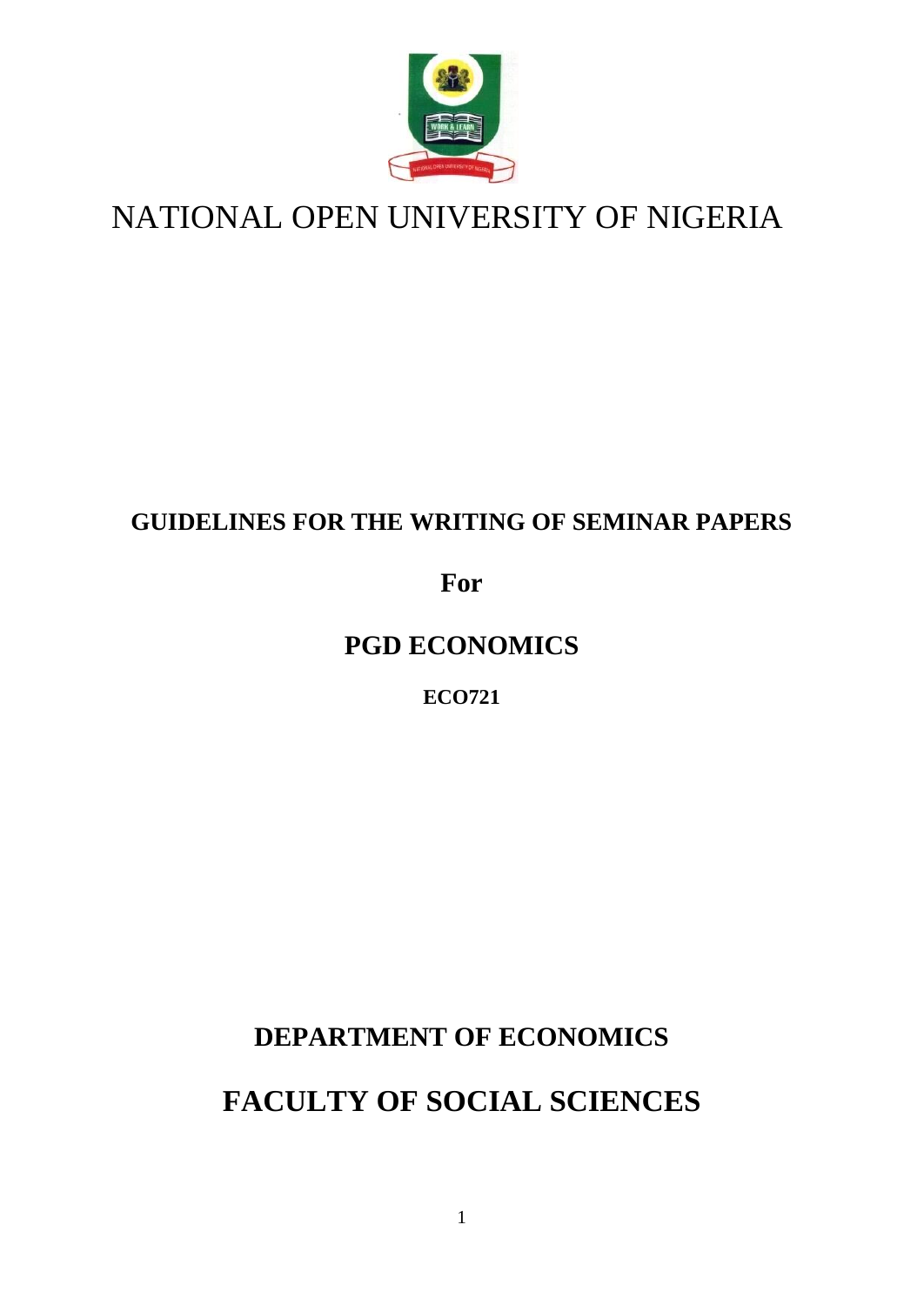#### **1.0 Preamble**

Seminar papers are scientific texts and are thus subject to certain requirements regarding format and content. The following paragraphs provide the most essential standards for the writing of seminar papers. The seminar paper constitutes one of the requirements that have to be achieved before award of the PGD Economics.

The seminar paper, including introduction, main section and concluding remarks must be between 25-30 pages. An appendix can only be added (after consultation with the supervisor) if the topic requires the use of large-size figures and tables or comprehensive mathematical expositions. Seminar papers have to have a clear structure. This implies that sections and subsections follow in a logical order and do not merely constitute a random enumeration of aspects relevant to the main topic. The paper has to be subdivided into paragraphs, sections and subsections. Employing sections and subsections only makes sense if sub-chapter 1.1 is, for example, followed by sub-chapter 1.2. Sections, which are shorter than one page should be avoided. When structuring your seminar paper, please make sure to include reader-friendly transitions to guide the reader from one section to the subsequent one.

The table of contents providing the deep structure has to be included directly after the title page. It has to contain page references for all paragraphs, sections and subsections, the headings of which have to be repeated at the respective locations in the text. The introductory paragraph provides a first characterization of the topic. It answers the question why this topic is worth investigating and is concluded by an overview of the structure of the paper. In the subsequent paragraphs, firstly the theoretical foundations of the topic have to be displayed. This is usually done in the form of a review of the relevant literature in the respective field. After that, the specific topic (i.e. a case study or a specific economic or political issue) is dealt with and the results are discussed according to the criteria developed in the theoretical section. The last paragraph contains some concluding remarks. This part emphasizes and evaluates the main findings of the paper (avoid mere summaries). The concluding remarks should also provide interesting perspectives for future research. The structure of a seminar paper can be displayed in the following format:

- i. Section 1: Introduction
- ii. Section 2: Literature Review
- iii. Section 3: Research Methods

The scientific nature of a seminar paper is closely connected to the use of literature that has been published in the relevant field. Existing statements by other authors have to be quoted, controversial approaches have to be displayed and a position regarding their content has to be developed. Please note, however, that the literature review is (merely) of auxiliary nature and does not make up for an independent interpretation and analysis of the relevant economic issue. Throughout the text, all direct and indirect quotations have to be clearly marked and corresponding references have to be indicated. A seminar paper lacking either a complete bibliography or references in the text will not be accepted. Please make sure to indicate all sources of any type of intellectual property. This also applies to all quoted numbers, tables and figures. The infringement of intellectual property rights by passing off ideas of others as one's own is a serious violation of the rules of scientific duty of documentation. Such plagiarism will be graded 5.0. In addition, such plagiarism might infringe copyright law, which will potentially be prosecuted. Please also read the document "Guidelines on dealing with plagiarism" which is available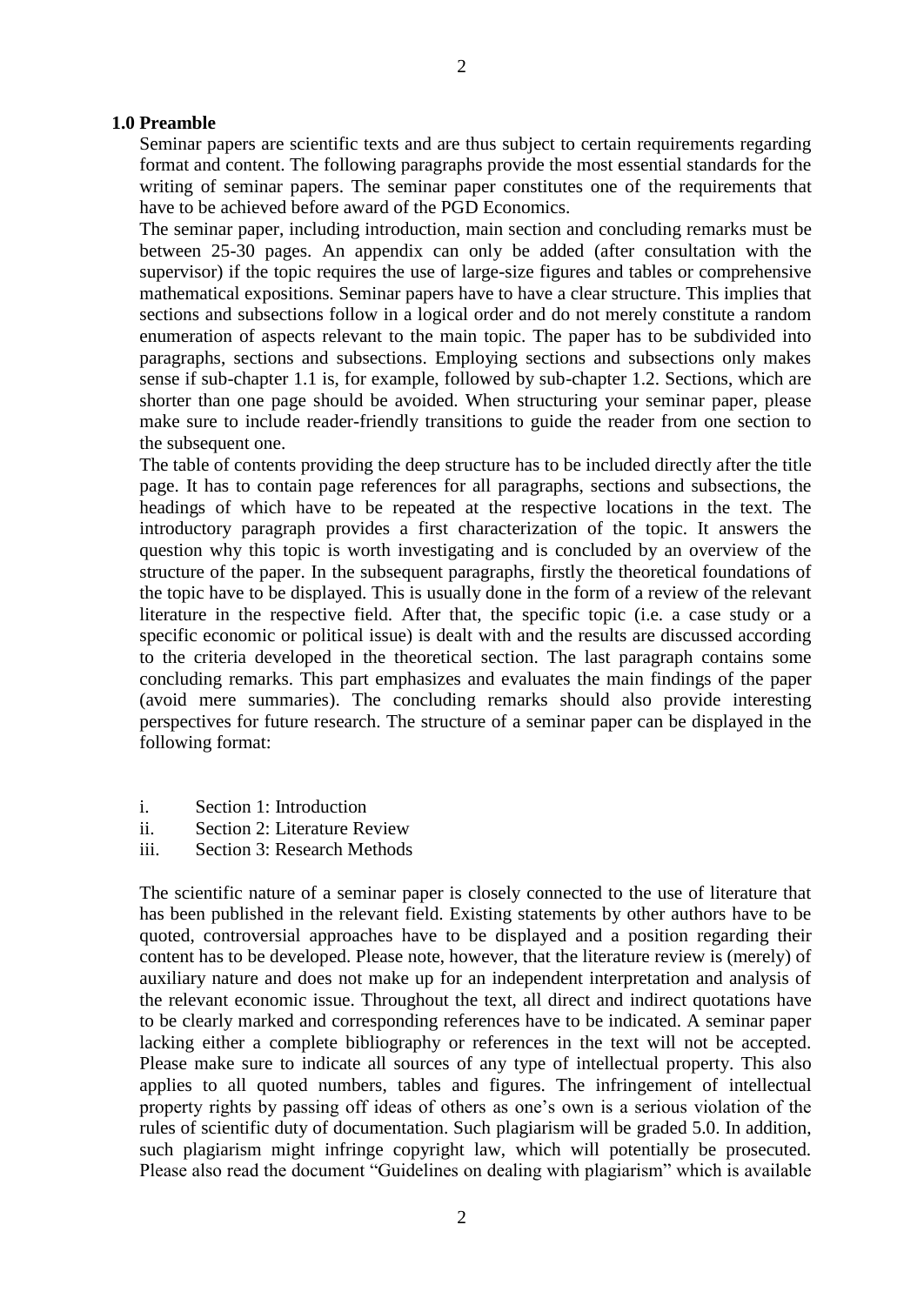on the chair's website. On a related note, please make sure to complete and sign the statutory declaration provided by the chair and attach it to the seminar paper as the last page. This form is also available on the website of the chair. Seminar papers lacking this declaration will not be accepted.

#### **2.0 Detailed Guidelines**

#### SECTION ONE: INTRODUCTION

- 1.1 Background to the Study
- 1.2 Statement of the Problem
- 1.3 Objectives of the Study
- 1.4 Research Questions
- 1.5 Research Hypotheses
- 1.6 Scope of the Study
- 1.7 Significance of the Study

#### SECTION TWO: LITERATURE REVIEW

- 2.0 Introduction
- 2.1 Conceptual Framework
- 2.2 Theoretical Framework
- 2.3 Empirical Review
- 2.4 Literature Gap

#### SECTION THREE: RESEARCH METHODOLOGY

- 3.0 Introduction
- 3.1 Research Design
- 3.2 Data Analysis Techniques
- 3.3 Model Specification
- 3.4 Apriori Expectation
- 3.5 Econometric Test
- 3.5.1 Pre-Estimation Test
- 3.5.2 Post-Estimation Test
- 3.6 Sources of Data

#### **Chapter One:Introduction**

#### **1. Background to the Study**

Here, the students describe in general terms, the larger picture of the problem being investigated. This forms the basis for introducing the problem, as well as a way of establishing the relationship that exists between the problem being investigated and the larger area of concern to readers.

#### **2. Statement of the Problem**

The essence of research is to identify problems and proffer solutions for them. Students should be able to state the problems clearly and convincingly, justifying the need to find solutions to it, as well as the implication of such problems. A research problem could be linked to a given theory or fact.

#### **3. Objectives of Study**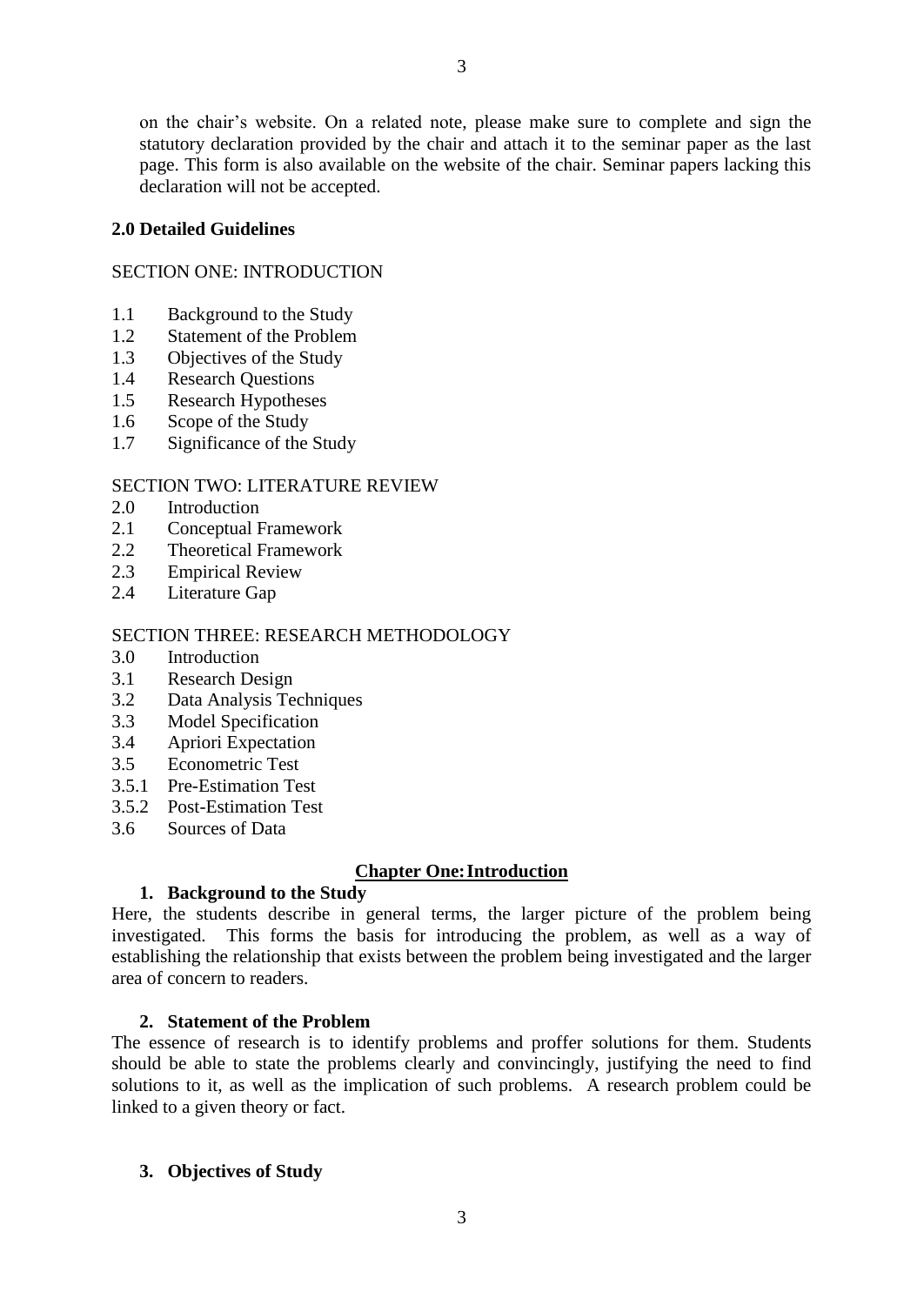The author is expected to state the overall goal of the project, which encapsulates the aim. The purpose of the study is to be stated as seeking a solution to the problem(s) or examining the relationships that exist between that particular problem and other problems. This is achieved by breaking the problem into its component parts through exploration or analysis. Specific statements (objectives) of what the research intends to do to achieve the main aim could be stated. e.g. One of the objectives could read "To identify the variables influencing economic growth in Nigeria.

#### **4. Research Questions**

Research questions help the student to generate answers to the problem being investigated. Such research questions should logically correspond with the aims and objectives of the study. When the research questions are answered, the objectives of the study are achieved. From the general research questions, minor research questions could also be formulated. These are specific questions which may be used eventually for constructing the questionnaire or research instrument.

#### **5. Research Hypotheses**

These are tentative statements of relationships between two or more variables subject to verification. They carry statements about relationships between variables to be proved right or wrong. Hypotheses also guide the researcher in his quest for data. This could be derived from the existing literature or the response questions.

#### **6. Scope of the Study**

The scope of a study explains the extent to which the research area will be explored in the work and specifies the parameters within the study will be operating. Basically, this means that you will have to define what the study is going to cover and what it is focusing on. Similarly, you also have to define what the study is not going to cover. This will come under the limitations. Generally, the scope of a research paper is followed by its limitations. As a researcher, you have to be careful when you define your scope or area of focus. Remember that if you broaden the scope too much, you might not be able to do justice to the work or it might take a very long time to complete. Consider the feasibility of your work before you write down the scope. Again, if the scope is too narrow, the findings might not be generalizable. Typically, the information that you need to include in the scope would cover the following:

- i. General purpose of the study
- ii. The population or sample that you are studying
- iii. The duration of the study
- iv. The topics or theories that you will discuss
- v. The geographical location covered in the stud

#### **7. Significance**

The significance ordinarily should consist of both the theoretical and practical importance of the study. It provides the author the opportunity to justify his/her attempt to solve the problem and essentially state what will be contributed to knowledge by the study if successfully carried out, and how useful the study is to society.

#### **8. Research Structure**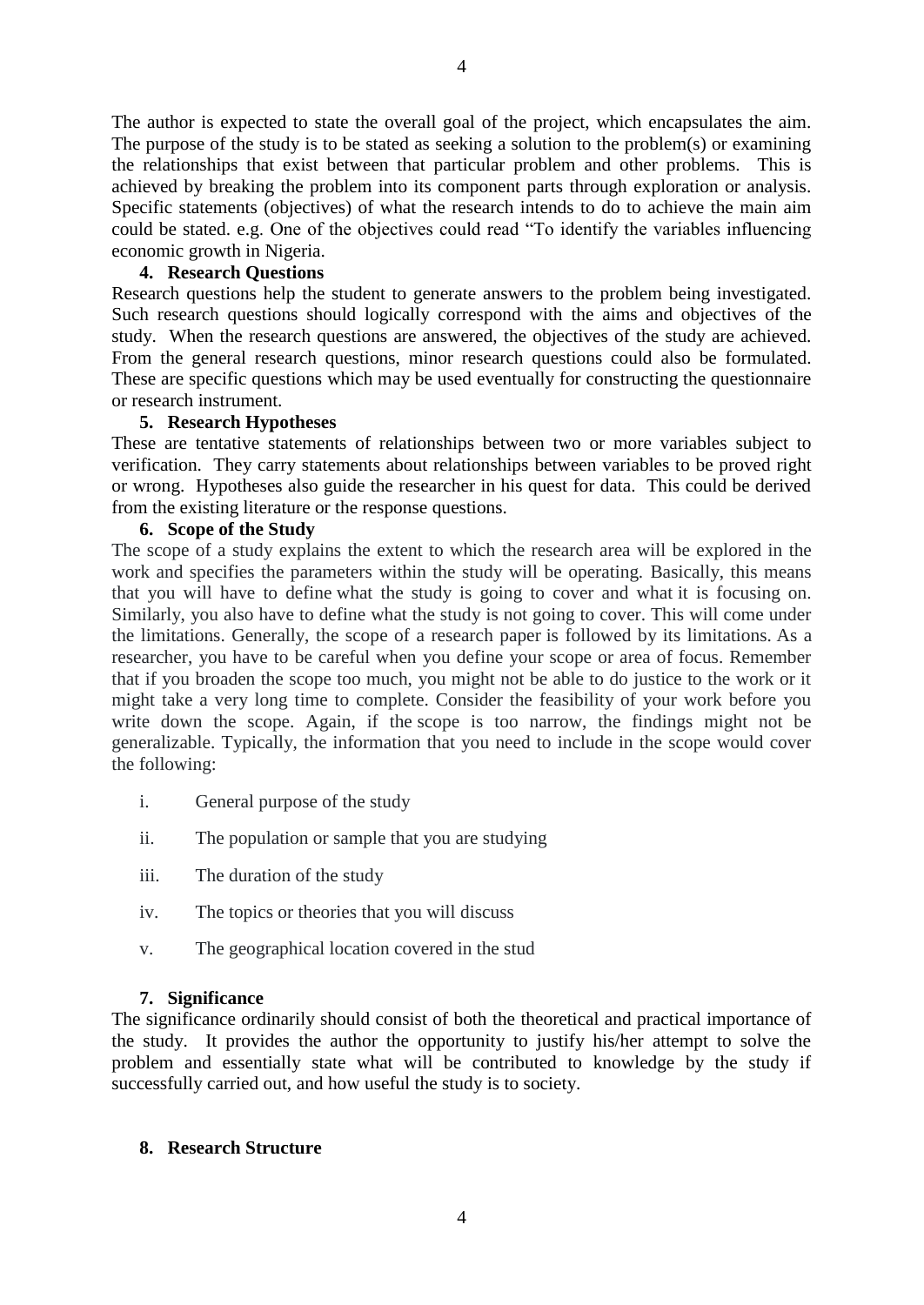Research structure is basically an outline of the work and you are expected to provide the research structure towards the end of introduction chapter in your seminar paper. The following is a sample of a research structure

#### **Section Two: Literature Review**

Literature review contains analysis of models and theoretical frameworks that have been previously introduced to the research area. This chapter contains definitions of main terms and explains search strategy for the secondary data. Viewpoints of other authors regarding the research area in general and research problem in particular should be presented in a logical manner in this chapter. In order words, the literature review is a comprehensive survey of existing literature in the area of research. Sometimes the literature review covers 3 (three) main aspects: conceptual issues, theoretical framework and presentation of empirical studies. However, there is also a sense in which the literature review peruses the existing literature with respect to the key research questions raised. This is to ascertain the quantity and quality of the work done in the area and possible areas of intervention. Literature review could also be approached thematically or by examining the works of authors in the chosen areas. The literature review must seek to present works already carried out which are relevant to the central questions raised in the research. Ultimately, the style chosen depends on the subject matter and Supervisor's preferences.

#### **Guidelines for Literature Review**

Brief explanation of the work to be done, e.g. this chapter presents the various works done in this direction. It could be done under the following headlines:

2.1 Conceptual Framework:

 Under this heading, the key words or variables in the research title should be defined and discussed.

2.2 Theoretical Framework

Relevant theories to the problem being investigated in the study should be briefly discussed and linked to the study to provide the right framework for the study i.e. theories on which the study is anchored. It also provides an avenue for reviewing relevant and known literature to the problem being investigated.

2.3 Empirical Review

This provides the researcher the opportunity to review some of the previous works by other authors in the area of concern. A brief historical background will enable the researcher to follow the trend of thought in this area. This will enable or help the researcher situate or relate his study to previous works done. Relevant works can be reviewed chronologically, starting from global perspective, then Africa and finally Nigeria.

#### **Research Gap**

A research gap is defined as a topic or area for which missing or insufficient information limits the ability to reach a conclusion for a question. A research need is defined as a gap that limits the ability of decision-makers (policy-makers, patients, practitioners) from making decisions. Your seminar paper hypothesis should address a research gap which you identify in the literature, a research question or problem that has not been answered in your research area of interest. This shows that you have developed expertise in the body of knowledge and theoretical issues in your chosen research area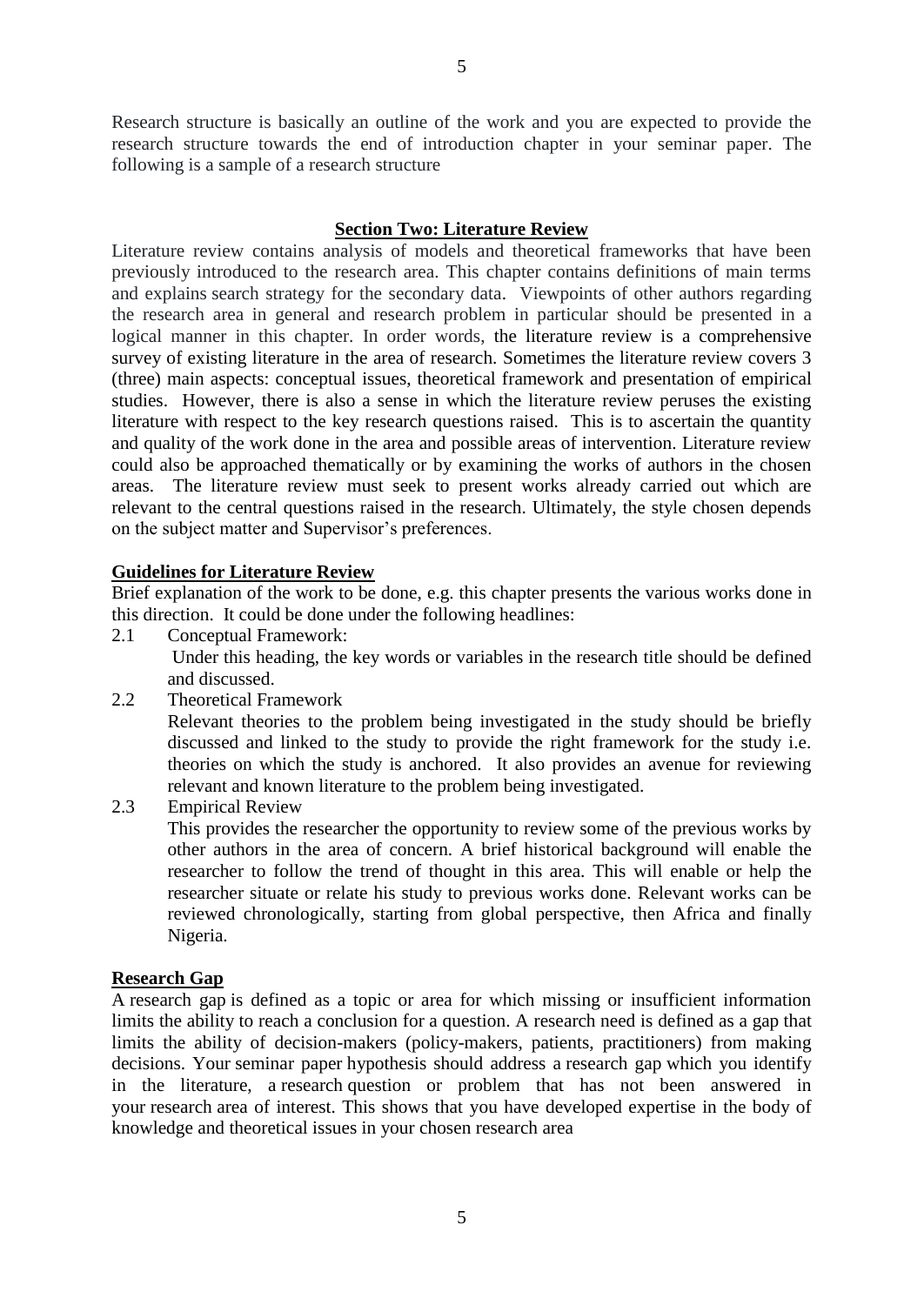#### **Section Three: Research Methodology**

The section explains the [research process](https://research-methodology.net/research-methodology/research-process/) and addresses the issues of [research philosophy.](https://research-methodology.net/research-philosophy/) Moreover, methodology chapter contains explanation of [research design,](https://research-methodology.net/research-methodology/research-design/) and the choice and implementation of [data collection methods.](https://research-methodology.net/research-methods/data-collection/) [Sampling](https://research-methodology.net/sampling-in-primary-data-collection/) aspect of the study and discussions of [ethical considerations](https://research-methodology.net/research-methodology/ethical-considerations/) are also included in this chapter. Research Methodology implies the different methods that could be used in the execution of the study which may involve different research designs.

#### **3.0 Introduction**

This is a brief introduction of the research design of interest by the researcher, and the justification for his choice. Also, it is a summary of the views of some of the authors who have discussed that particular research design.

#### **3.1 Research Design**

This has to do with the blueprint of the study that points to what should be expected. It shows the particular research design being adopted for the study and why. E.g. survey, content analysis, historical, experimental, etc. It equally states whether it is qualitative or quantitative study, or a triangulation of both.

#### **3.2 Data Analysis Techniques**

Data analysis techniques allow researchers to review gathered data and make inferences or determination from the information. Most techniques focus on the application of quantitative techniques to review the data. Therefore, students are expected to explain in detail the techniques of analysis adopted in the research study.

#### **3.3 Model Specification**

A model is a theoretical construct representing economic processes by a set of variables and a set of relationships between them. However, model specification, is the process of determining which independent variables to include and exclude from a regression equation

#### **3.4 Apriori Expectation**

It is the expected sign of the parameters in the model specified based on theoretical explanations.

#### **3.5 Econometric Test**

These are diagnostic test done on the variables in the model. It includes pre and post estimation tests.

#### **3.5.1 Pre Estimation Test**

These tests are carried out to ensure that the variables employed in the model are in order. Pre estimation test come after static regression and they include stationarity test, cointegration test, etc.

#### **3.5.2 Post Estimation Test**

These tests are carried to check the reliability and validity of the model estimated. They include stability test, residual test etc.

#### **3.6 Sources of Data**

Students should be able to state where data used in the study were gotten. The source(s) must be a reliable institution such as Central Bank of Nigeria Statistical Bulletin, National Bureau